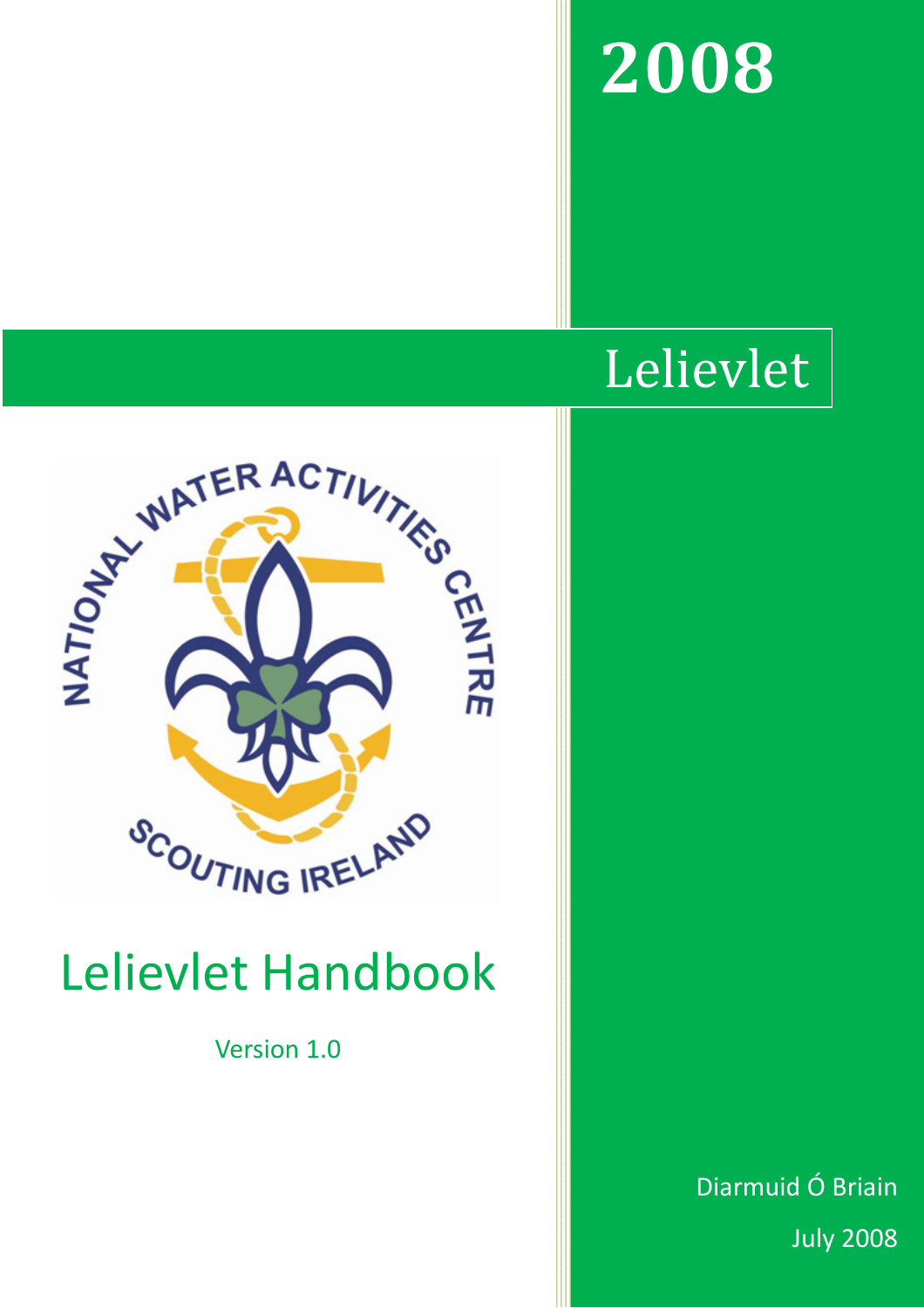# **Table of Contents**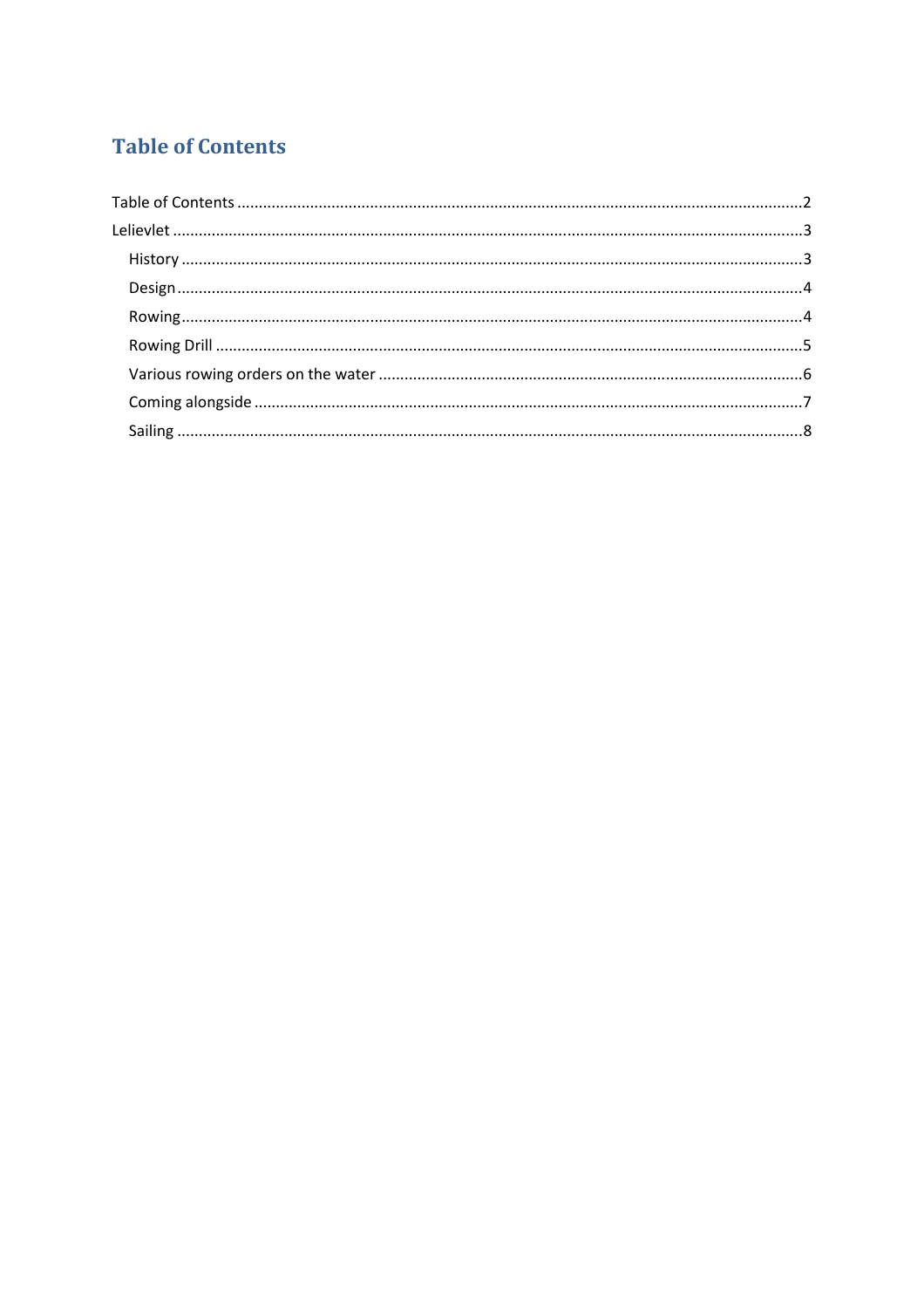# Lelievlet

The lelievlet is the most commonly used steel sailing and rowing boat of the Sea Scouts of the Scouting Netherlands, it is also used by the National Water Activities Centre (NWAC) in Killaloe, Ireland. Its design is based upon the beenhakkervlet a 1960s diesel motorboat and its name is derived from the international scout logo, the French lily.

Specifications

Height 5.60 m Width 1.80 m Height 6.50 m Avg. Weight 650 kg Sail:  $12.15 \text{ m}^2$ 



#### **History**

Until the 1950s the Dutch Sea Scouts employed many different boats. Often these were a discarded lifeboat from the navy or other types of boats. These boats were almost always full of wood, making the maintenance so expensive in terms of time and cost. It was also difficult to source parts to enable repairs. This situation prompted a project to identify a standard vessel. The standard boat also made the running of regatta's easier as all the boats were of equal class. The vessel requirements were set as:

- They had to be easy to find.
- Seating space for 6 persons.
- They had to be able to be sculled, rowed or sailed.

In 1955, the Dutch Sea Scouts looking for a boat to meet these requirements and they became interested in the Teunis Beenhakker, a steel rowing boat. Designed by Kinderdijk. He had created a design for a rowing and motorboating for inland waterway skippers. The groups saw something in that draft and Mr. A. Stockman, skipper with Titus Brandsmagroep in Breda and Commissioner at the Catholic Explorers, adapted the design so it could be used as a sailboat. In 1956 Teunis Beenhakker built two hulls for trial. He made two almost equal hulls: one 4.60 m and the other 5.60 m. Both were built as sailing boats with 12.5  $m^2$  sails. Ultimately, the 5.60 m boat was selected as most suitable.

The lelievlet was, as had been predicted a great success. Until 2006 in the Netherlands there have been about 1600 lelievlet's built. Lelievlet number'1 'still exists and is still under the flag of the Titus Brandsma Group from Breda.

There are now also a large number of hulls by VMBO schools built under license, under the flag of the Botenbouwpoject Vlet on the Meuse.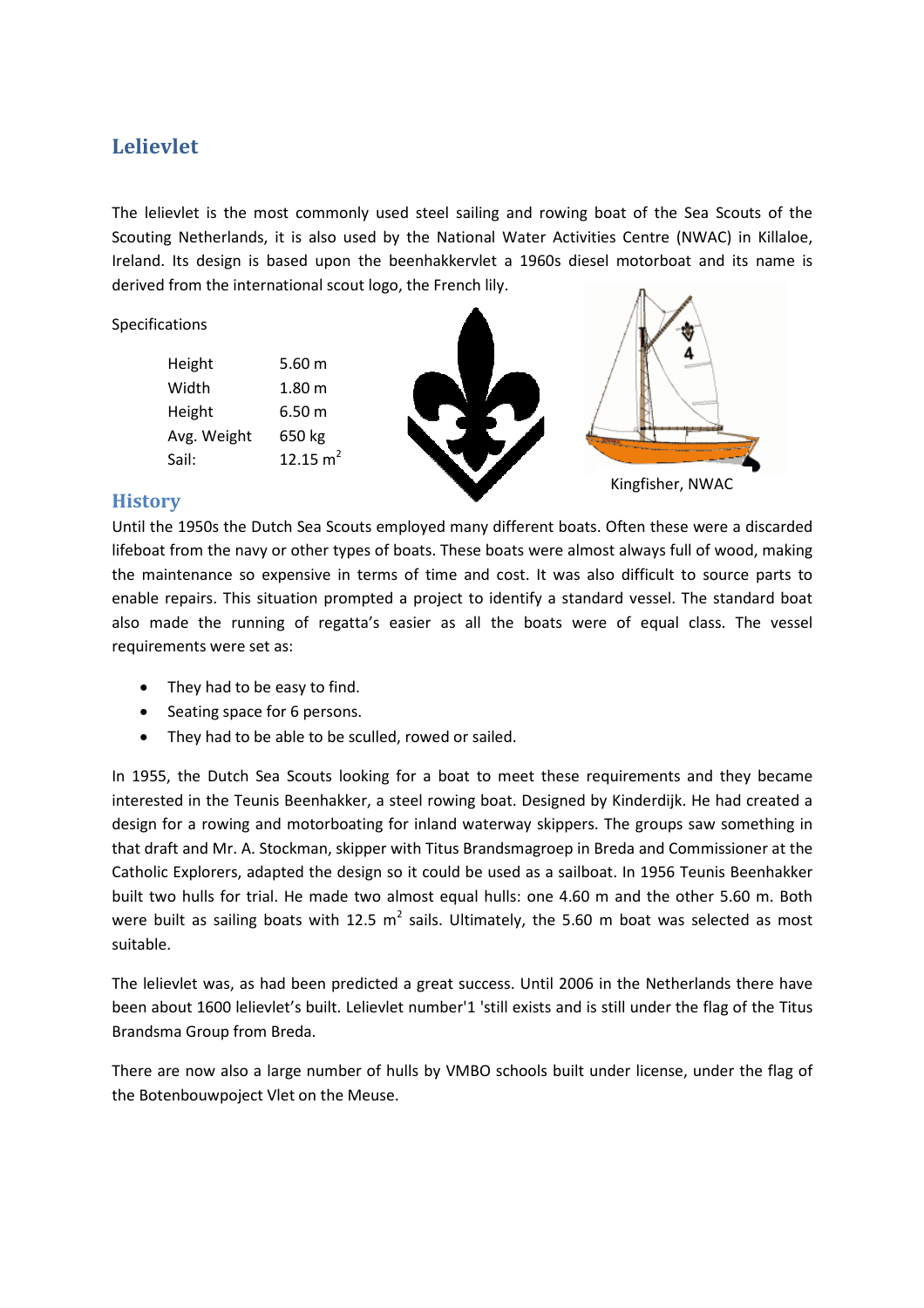#### Design



The Lelievlet hull is an all steel construction with ballast tanks fore and aft. It has two twarts across the beam. It has a centre board housed in a centre board housing in the centre of the boat and a housing just behind the forward ballast tank for the mast.



For rowing it is best to have a coxswain, two stroke oars, two bow oars and a bowman in the configuration in the diagram. If you are rowing with the boat rigged for sailing then, raise the boom to a 45° angle upward, untie the main sheet, loop it through the frontmost eye for the jib sheet on the port side, loop it back and put it through the pulley on the boom. Centralise the boom and tie off the main sheet with two half hitches such that the boom can only move to port and not to starboard. Take the remainder of the main sheet and secure to the front most jib sheet loop on the starboard side. Now the boom should be unable to move in either direction and the sheet should be out of the way of the rowers.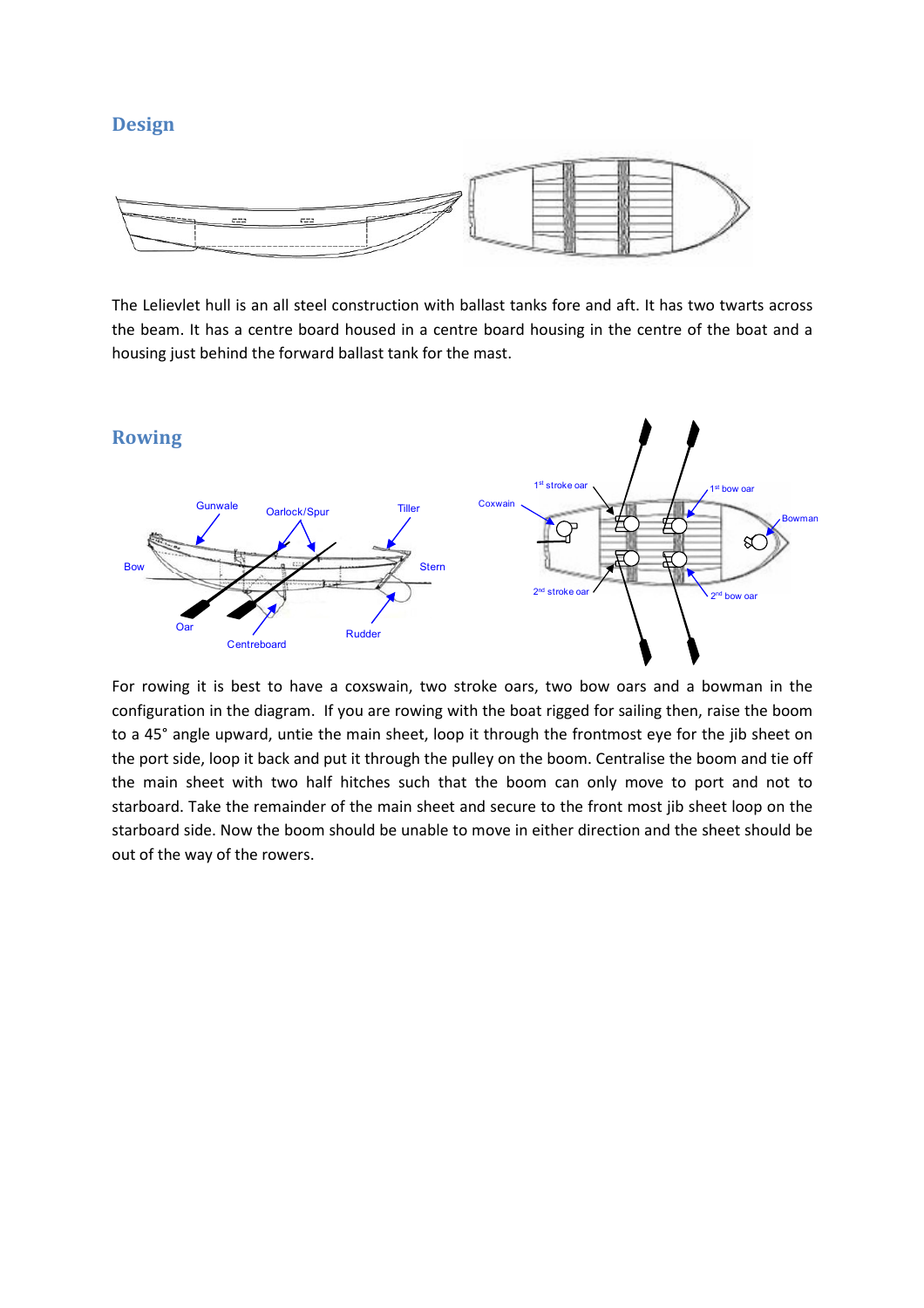# Rowing Drill

Coxswain embarks first, makes his way to the stem and ships the rudder. He then calls in the crew.

| "In Stroke Oar"                         | "Uimhir a hAon isteach"                                                                                                                                                                                  |
|-----------------------------------------|----------------------------------------------------------------------------------------------------------------------------------------------------------------------------------------------------------|
| "In 2nd Stroke"                         | "Uimhir a do isteach"                                                                                                                                                                                    |
| "In 2nd Bow"                            | "Uimhir a tri isteach"                                                                                                                                                                                   |
| "In Bow Oar"                            | "Uimhir a ceathar isteach"                                                                                                                                                                               |
|                                         | The appropriate oarsmen embark one at a time and take their places.                                                                                                                                      |
| "Stand-by Bowman"                       | "Fear tosaigh réidh"                                                                                                                                                                                     |
|                                         | The Bowman unties the bow line, but keeps a hold of it, and does not yet embark.                                                                                                                         |
| "Ship oarlocks/spurs"                   | "Sporanna amach"                                                                                                                                                                                         |
| Oarsmen put the spurs in their sockets. |                                                                                                                                                                                                          |
| "Sight oars"                            | "Lámha ar maidí"                                                                                                                                                                                         |
|                                         | Oarsmen locate and grip their own oars. Note - the bow oars should be inboard of the stroke oars.                                                                                                        |
| "Ship oars"                             | "Maidí amach"                                                                                                                                                                                            |
|                                         | Oars lifted out and placed in their oarlocks, held horizontal and feathered.                                                                                                                             |
| -In bowman and push out"                | "Isteach fear tosaigh agus brú amach"                                                                                                                                                                    |
| clear of the jetty.                     | Bowman embarks and pushes off from the jetty. If there is no separate bowman, the bow oarsman<br>must double up and in that case he/she will then ship oar as soon as it is convenient after the boat is |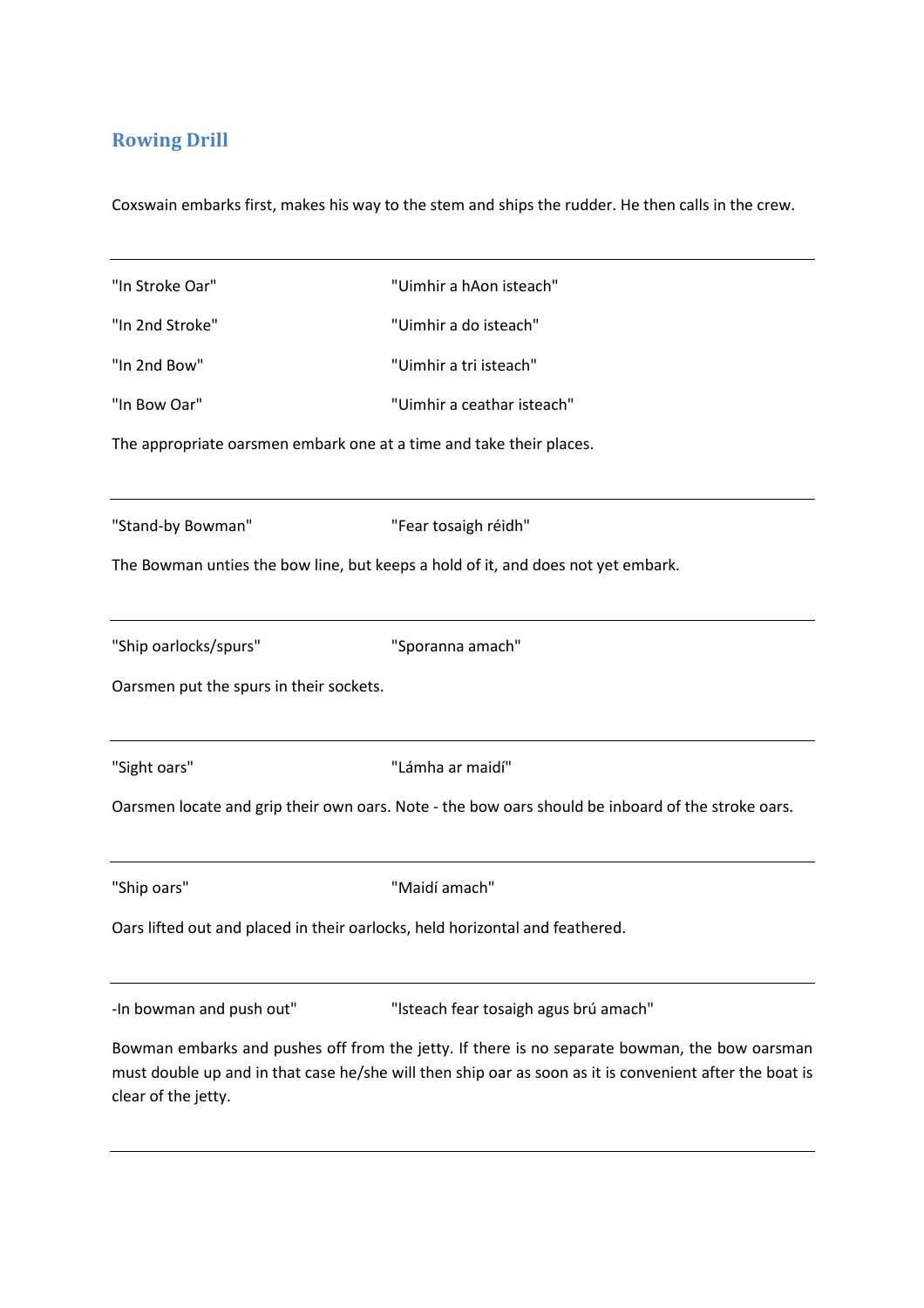# Various rowing orders on the water

| "Stand-by"                                                           | "Réidh"                |  |  |  |  |  |
|----------------------------------------------------------------------|------------------------|--|--|--|--|--|
| Oarsmen lean forward, un-feather the oars, but keep them horizontal. |                        |  |  |  |  |  |
| "Give way together"                                                  | "Ar aghaidh le chéile" |  |  |  |  |  |
| Start rowing, taking time from the Stroke oar.                       |                        |  |  |  |  |  |
| "Backwater together"                                                 | "Ar ais le chéile"     |  |  |  |  |  |
| Oarsmen row in reverse, taking time from Stroke oar.                 |                        |  |  |  |  |  |
| "Way enough"                                                         | "Sos"                  |  |  |  |  |  |
| Stop rowing, oars held horizontally.                                 |                        |  |  |  |  |  |
| "Hold water"                                                         | "Beir ar uisce"        |  |  |  |  |  |
| Stop rowing, but keep oar blades in the water as a brake.            |                        |  |  |  |  |  |
| "Trail oars"                                                         | " Maidí siar"          |  |  |  |  |  |
| The oar blades are swung inwards to fit through a small gap.         |                        |  |  |  |  |  |
| "Shorten oars"                                                       | "Gioraigí maidaí"      |  |  |  |  |  |
| To reduce the "oar span" of the boat on either or both sides.        |                        |  |  |  |  |  |
| "Easy"                                                               | "Tóg bog é"            |  |  |  |  |  |
| Pull with reduced effort, but keep the stroke.                       |                        |  |  |  |  |  |

| "Trail oars" |  |
|--------------|--|
|              |  |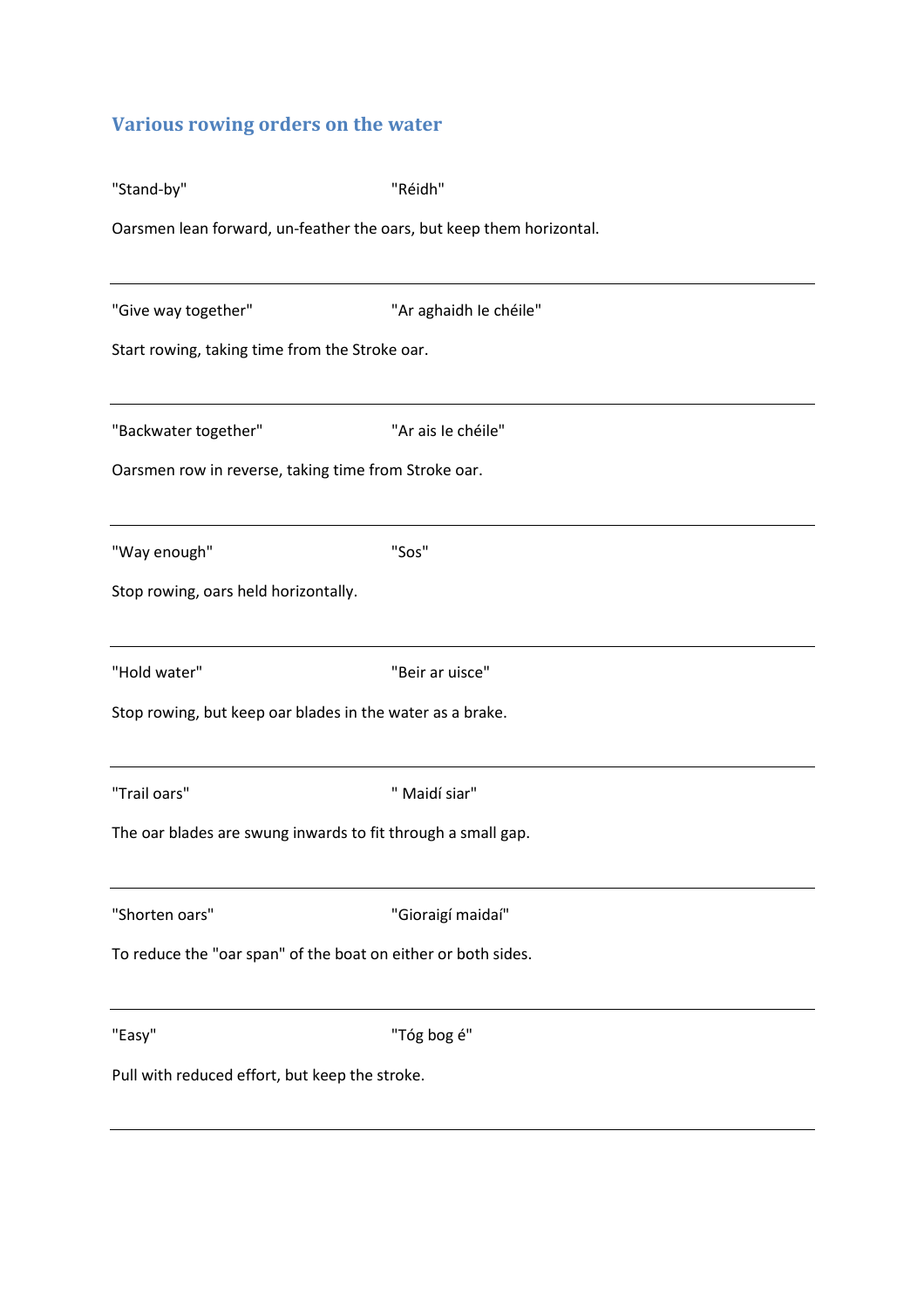# Coming alongside

When coming alongside, speed should obviously be reduced, depending on how far the boat is from the jetty. The first order might be "Way enough" - the rowers stop rowing, oars held horizontally, feathered. If the boat has sufficient way it may reach the jetty without further effort. If it slows too much, a further couple of strokes may be required. If the approach is too fast, "Hold water" may be needed.

### Approaching the jetty

"Stand-by, Bowman" "Fear tosaiqh réidh"

Bowman may stand, take the bow line and ensure that it is not tangled.

"Way enough" "Sos"

# On reaching the jetty

"Out, bowman" "Fear tosaigh amach"

Bowman ashore, bringing the bow line, and makes fast.

"Boat oars" "Maidí isteach"

Oarsmen lift the oars from the spurs and bring them into the boat, blades forward, and stroke oars outside bow oars.

"Boat oarlocks/spurs" "Sporanna isteach"

Oarsmen lift the oarlocks from the sockets and bring them into the boat, The oarlocks have a chain attached. The coxswain then instructs the crew to leave the boat one at a time, so that only one person is standing and moving at the same time. The coxswain brings the stern line ashore and makes it fast.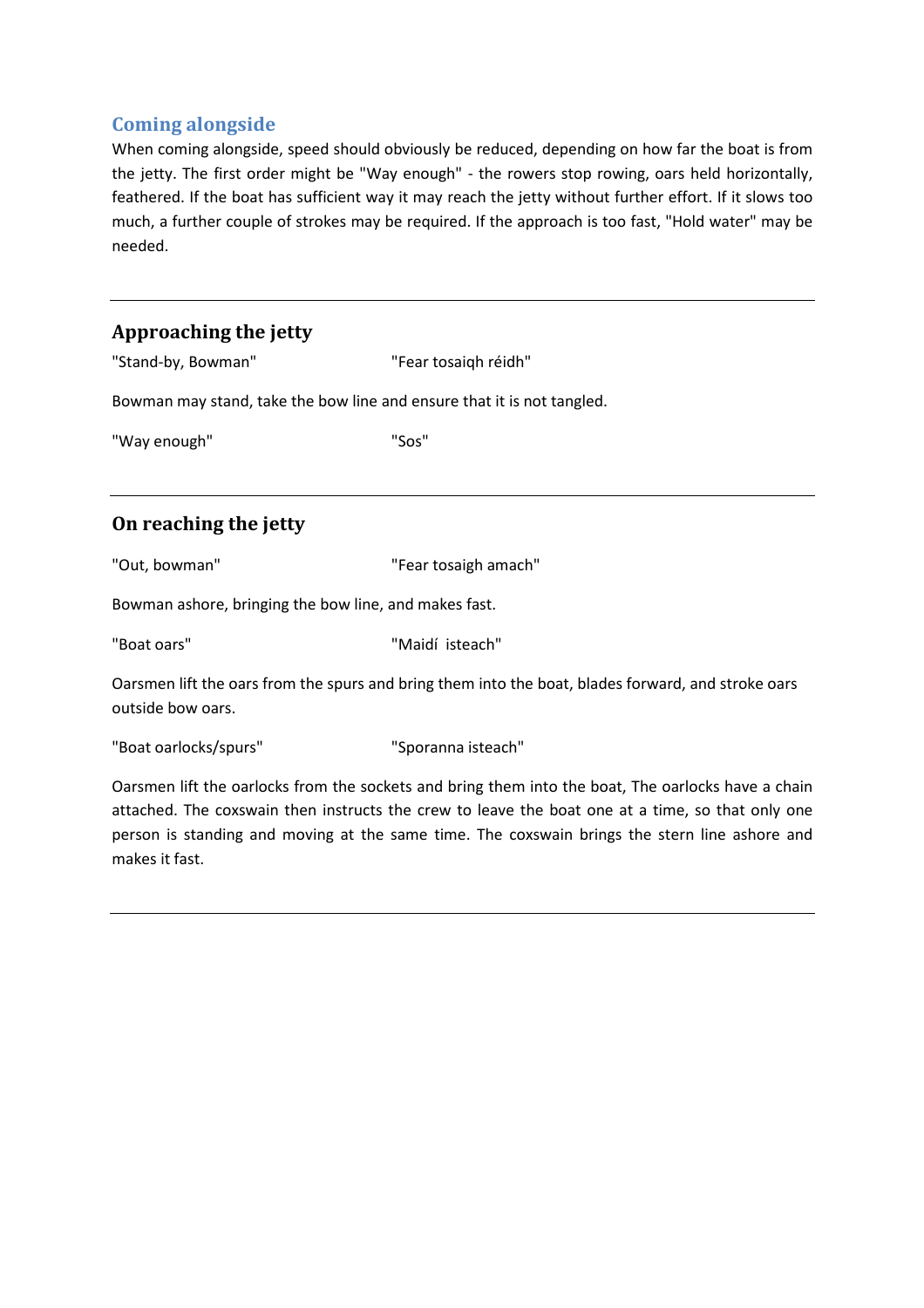# Sailing

### Rigging

To rig the lelievlet for sailing carry out the following steps:



- 1. Gather mast, boom, gaff, main sail, jib sail, mainsheet, jib sheet, rudder and related rigging items.
- 2. Place the mast in the mast housing step, raise with the help of the up hauls and bolt into place (ensure that the mainsail up haul, gaff haul and the up haul for the jib plus the forestay and shrouds are in place first).
- 3. Attach forestay and shrouds with correct size D-shackle and chain.
- 4. Attach the boom (with the mainsail) to the mast.
- 5. Rig the mainsheet to the boom and the deck.
- 6. Secure the foot and/or clew to the boom. Make sure the mainsheet is released so that the sail won't fill when you raise the sail (ensure you are facing into wind).
- 7. Raise the gaff and main sail slowly using the up haul and gaff haul, as you do so secure the mainsail to the mast (when raising these you need to balance between the two such that the gaff remains at 45° angle as it rises the main sail.
- 8. Clip the Jib sail to the forestay and connect the Jib up haul to the head of the jib.
- 9. Rig the jib sheets to the jib sail and link the port and starboard ends through the jib loops on either side of the boat. Finish with a figure of eight at each end to prevent them from running back out.
- 10. Place the centre board as required.
- 11. Rig the rudder. Retract it unless the boat is already in water deep enough to accommodate its length.